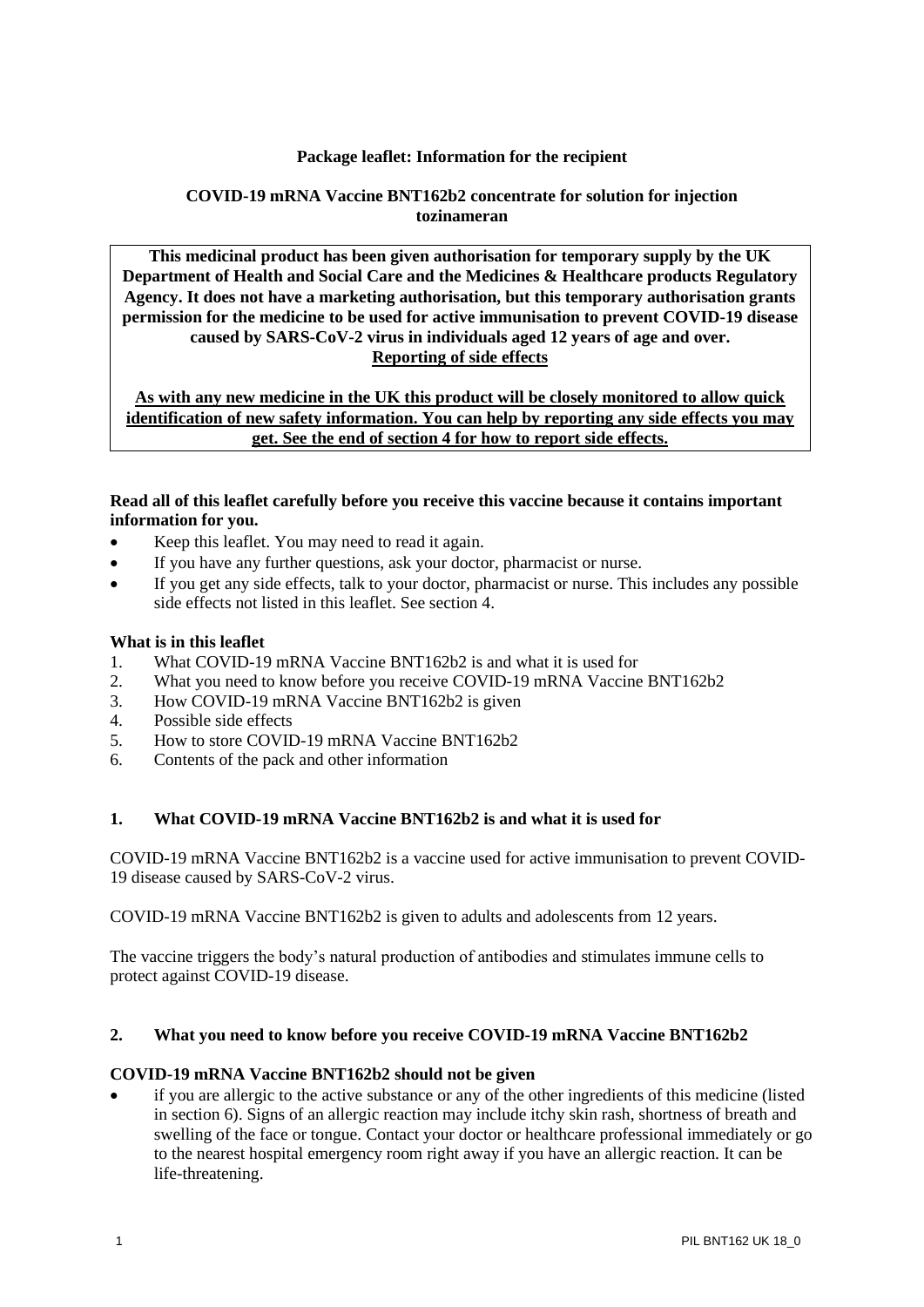### **Warnings and precautions**

Talk to your doctor, pharmacist or nurse before you are given the vaccine if you have:

- ever had a severe allergic reaction or breathing problems after any other vaccine injection or after you were given COVID-19 mRNA Vaccine BNT162b2 in the past.
- you are feeling nervous about the vaccination process or have ever fainted following any needle injection.
- a severe illness with high fever However, a mild fever or upper airway infection, like a cold, are not reasons to delay vaccination.
- a weakened immune system, such as due to HIV infection, or are on a medicine that affects your immune system
- a bleeding problem, bruise easily or use a medicine to inhibit blood clotting

There is an increased risk of myocarditis (inflammation of the heart muscle) and pericarditis (inflammation of the lining outside the heart) after vaccination with COVID-19 mRNA Vaccine BNT162b2 (see section 4). These conditions can develop within just a few days after vaccination and have primarily occurred within 14 days. They have been observed more often after the second vaccination, and more often in younger males. Following vaccination, you should be alert to signs of myocarditis and pericarditis, such as breathlessness, palpitations and chest pain, and seek immediate medical attention should these occur.

As with any vaccine, COVID-19 mRNA Vaccine BNT162b2 may not fully protect all those who receive it. No data are currently available in individuals with a weakened immune system or who are taking chronic treatment that suppresses or prevents immune responses.

If you are immunocompromised and receive an additional dose of mRNA Vaccine BNT162b2, it may still not provide full immunity to COVID-19 and you should continue to maintain physical precautions to help prevent COVID-19.

#### **Children**

COVID-19 mRNA Vaccine BNT162b2 is not recommended for children under 12 years.

# **Other medicines and COVID-19 mRNA Vaccine BNT162b2**

Tell your doctor or pharmacist if you are using, have recently used or might use any other medicines or have recently received any other vaccine.

# **Pregnancy and breast-feeding**

If you are pregnant or breast-feeding, think you may be pregnant or are planning to have a baby, ask your doctor or pharmacist for advice before you receive this vaccine.

#### **Driving and using machines**

COVID-19 mRNA Vaccine BNT162b2 has no or negligible influence on the ability to drive and use machines. However, some of the effects mentioned under section 4 'Possible side effects' may temporarily affect the ability to drive or use machines. Do not drive or operate machinery until you are sure that you are not affected.

# **COVID-19 mRNA Vaccine BNT162b2 contains sodium and potassium**

This vaccine contains potassium, less than 1 mmol (39 mg) per dose, i.e. essentially 'potassium-free'. This vaccine contains less than 1 mmol sodium (23 mg) per dose, that is to say essentially 'sodiumfree'.

# **3. How COVID-19 mRNA Vaccine BNT162b2 is given**

COVID-19 mRNA Vaccine BNT162b2 is given after dilution as an injection of 0.3 mL into a muscle of your upper arm.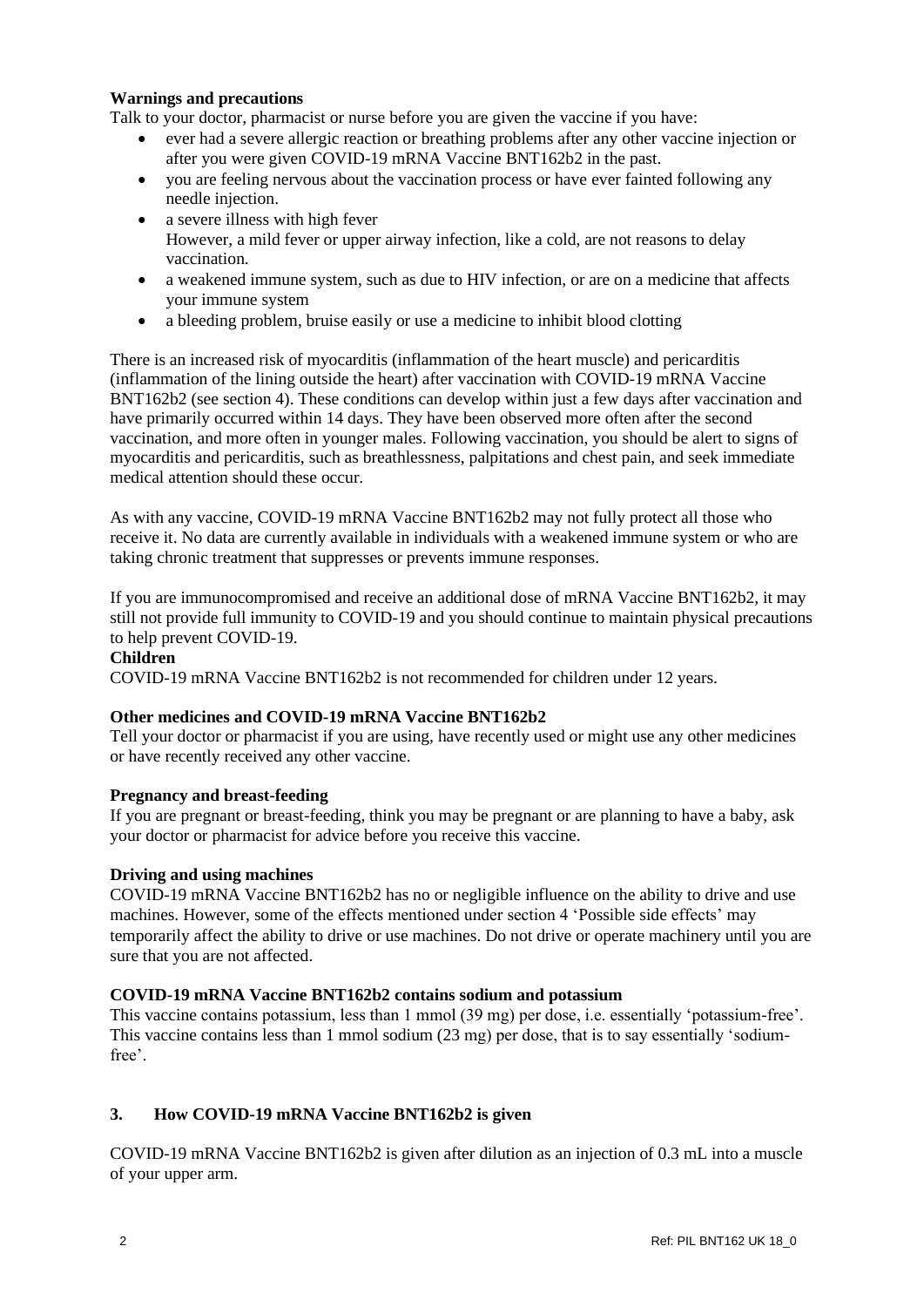You will receive 2 injections, given at least 21 days apart.

If you receive one dose of COVID-19 mRNA Vaccine BNT162b2, you should receive a second dose of the same vaccine at least 21 days later to complete the vaccination series. Protection against COVID-19 disease may not be maximally effective until at least 7 days after the second dose.

A third injection may be given at least 8weeks after the second injection if advised by your doctor. This may also be if your first two doses were with another COVID-19 vaccine.

If you have any further questions on the use of COVID-19 mRNA Vaccine BNT162b2, ask your doctor, pharmacist or nurse.

# **4. Possible side effects**

Like all vaccines, COVID-19 mRNA Vaccine BNT162b2 can cause side effects, although not everybody gets them.

Most side effects are mild or moderate and go away within a few days of appearing. If side effects such as pain and/or fever are troublesome, they can be treated by medicines for pain and fever such as paracetamol.

Side effects may occur with following frequencies:

**Very common:** may affect more than 1 in 10 people

- injection site: pain, swelling
- **tiredness**
- headache
- muscle pain
- chills
- joint pain
- diarrhoea
- fever

#### **Common:** may affect up to 1 in 10 people

- redness at injection site
- nausea
- vomiting

**Uncommon:** may affect up to 1 in 100 people

- enlarged lymph nodes
- feeling unwell
- arm pain
- insomnia
- injection site itching
- allergic reactions such as rash or itching
- feeling weak or lack of energy/sleepy
- decreased appetite
- excessive sweating
- night sweats

#### **Rare side effects:** may affect up to 1 in 1,000 people

- temporary one sided facial drooping
- allergic reactions such as hives or swelling of the face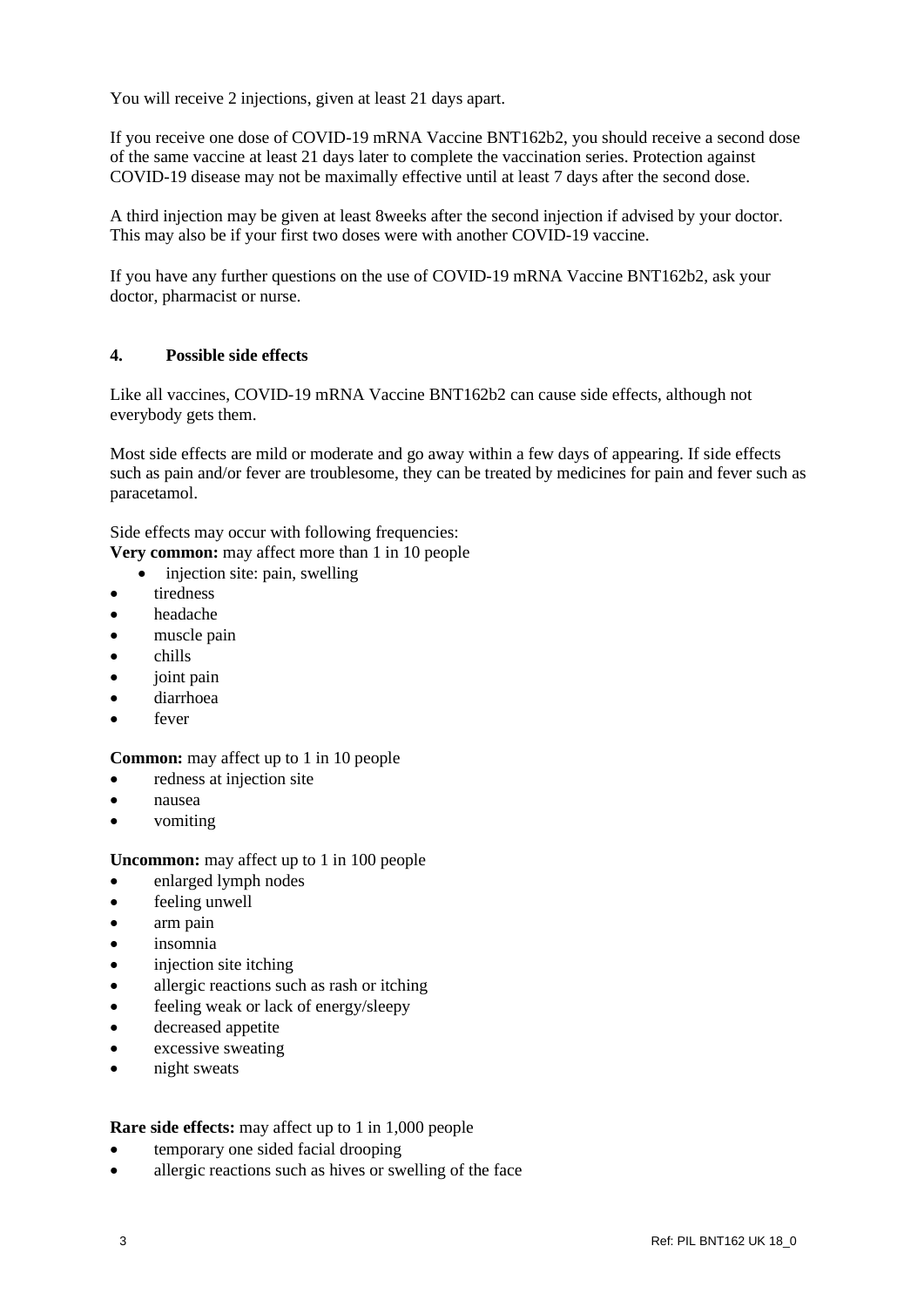### **Very rare side effects:** may affect up to 1 in 10,000 people

• inflammation of the heart muscle (myocarditis) or inflammation of the lining outside the heart (pericarditis) which can result in breathlessness, palpitations or chest pain

**Not known** (cannot be estimated from the available data)

- severe allergic reaction
- extensive swelling of the vaccinated limb
- swelling of the face (swelling of the face may occur in patients who have had facial dermatological fillers)
- a skin reaction that causes red spots or patches on the skin, that may look like a target or "bulls-eye" with a dark red centre surrounded by paler red rings (erythema multiforme)

Some people have reported a sudden feeling of cold with shivering/shaking accompanied by a rise in temperature, possibly with sweating, headache (including migraine-like headaches), nausea, muscle aches and feeling unwell, starting within a day of having the vaccine and usually lasting for a day or two.

If your fever is high and lasts longer than three days, or you have other persistent symptoms, this might not be due to side effects of the vaccine and you should seek appropriate medical advice according to your symptoms.

### **Reporting of side effects**

If you get any side effects, talk to your doctor, pharmacist or nurse. This includes any possible side effects not listed in this leaflet.

If you are concerned about a side-effect it can be reported directly via the Coronavirus Yellow Card reporting site<https://coronavirus-yellowcard.mhra.gov.uk/> or search for MHRA Yellow Card in the Google Play or Apple App Store. When completing a report please include the vaccine brand and batch/Lot number if available.

Alternatively, side-effects of concern in association with Pfizer BioNTech COVID-19 mRNA vaccine BNT162b2 can be reported to Pfizer Medical Information on 01304 616161 or via [www.pfizersafetyreporting.com.](http://www.pfizersafetyreporting.com/)

Please do not report the same side-effect(s) to both systems as all reports will be shared between Pfizer and MHRA (in an anonymized form) and dual reporting will create unnecessary duplicates. By reporting side effects, you can help provide more information on the safety of this vaccine.

# **5. How to store COVID-19 mRNA Vaccine BNT162b2**

Do not use this medicine after the expiry date which is stated on the box and label after EXP. The expiry date refers to the last day of that month.

Store in freezer at -80°C to -60°C.

Store in the original package in order to protect from light.

After thawing, the vaccine should be diluted and administered by a healthcare professional and used within 6 hours. However, in-use stability data have demonstrated that once removed from freezer, the undiluted vaccine can be stored for up to 1 month (31 days) at 2°C to 8°C. Any unused vaccine should be discarded.

# **6. Contents of the pack and other information**

# **What COVID-19 mRNA Vaccine BNT162b2 contains**

The active substance is tozinameran. After dilution, the vial contains 6 doses, of 0.3 mL with 30 micrograms tozinameraneach.